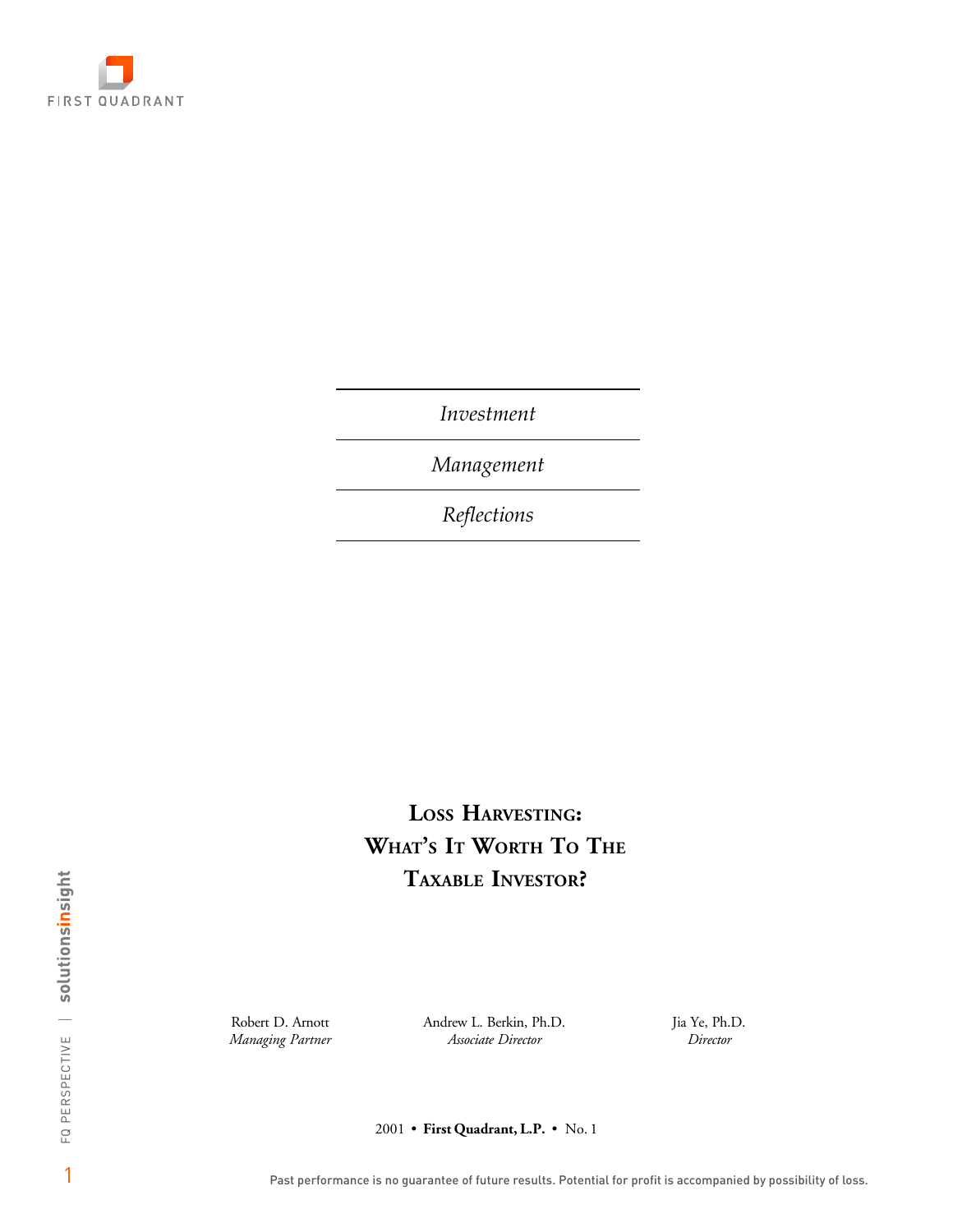

# **Loss Harvesting: What's It Worth To The Taxable Investor?**

This article appeared in the *Journal of Wealth Management*, Spring 2001.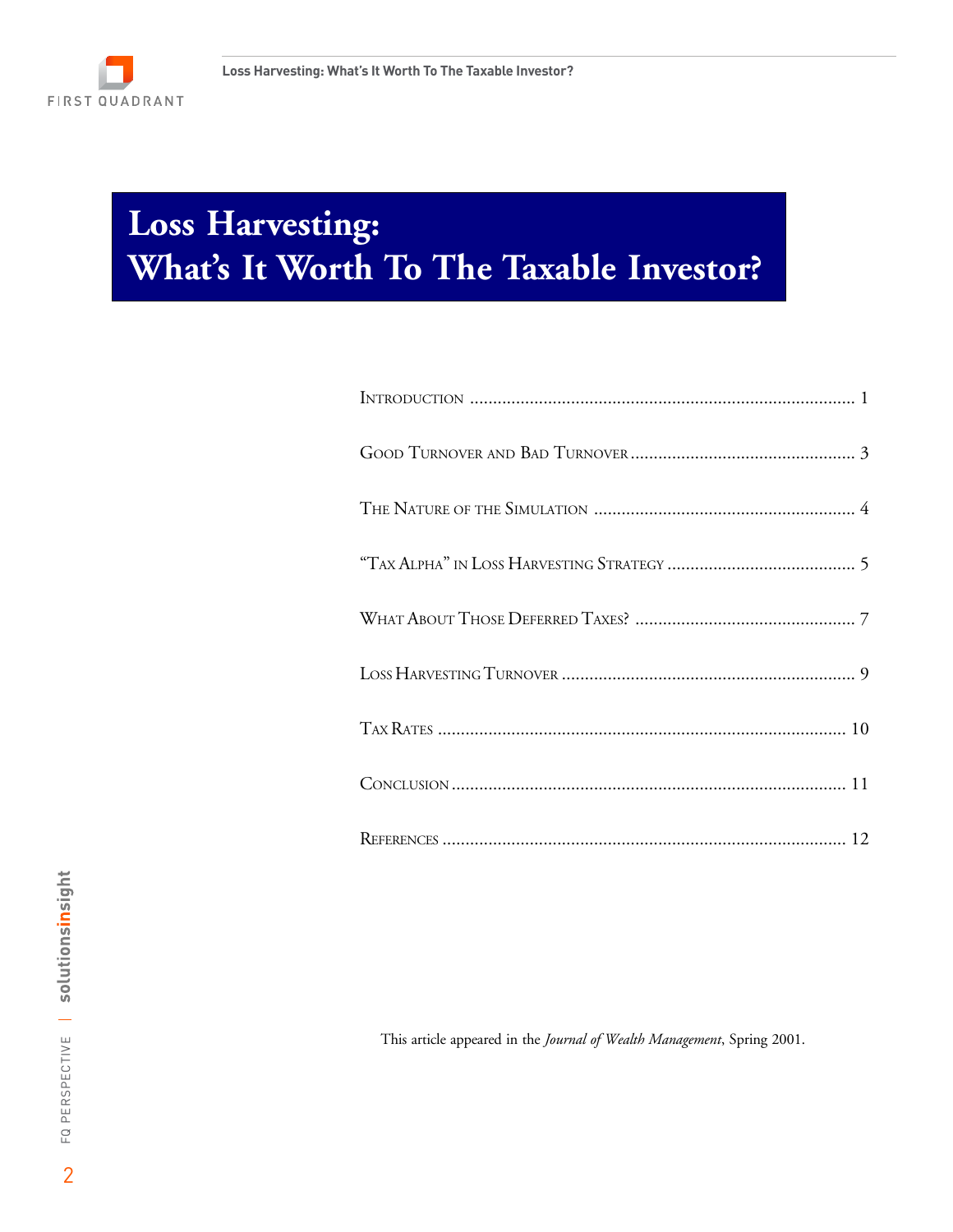

# **Abstract**

Loss harvesting has become a well-known tool for the management of taxable portfolios. By "harvesting" losses, we realize capital losses which, for tax purposes, can be offset against any gains an investor may have. Often, this can bring the capital gains taxes down to zero or even create loss carryforwards for future tax years. How much is it worth to the taxable investor? Specifically, if we assume no stock selection skill whatsoever, how much can we increase the after-tax returns on a portfolio by combining loss harvesting with otherwise passive portfolio management? The answer is that loss harvesting adds a great deal of value, far more than most active strategies can hope to achieve, net of trading costs and capital gains taxes. We find that loss harvesting is remarkably robust, adding substantial value over time, whether markets are volatile or quiet, strong or soft.

# **Loss Harvesting: What's It Worth To The Taxable Investor?**

Adding value in actively managed portfolios is a difficult challenge: the investment ideas must have value which is greater than the round-trip trading costs, and there must be a willing counter-party on the other side of the trade, who will necessarily lose that same relative return and pay their own trading costs in the process. Finding alpha for taxable investors through tax avoidance and tax deferral, on the other hand, is remarkably easy. Yet, assured alpha through tax savings is too often tossed aside in the quest for uncertain alpha in active management.

Numerous studies have shown that is takes 2%-3% of pretax alpha for a conventional actively managed portfolio to match the after-tax returns of "plain-vanilla" indexing. Put another way, the first 2%-3% of alpha goes straight to the government (and far

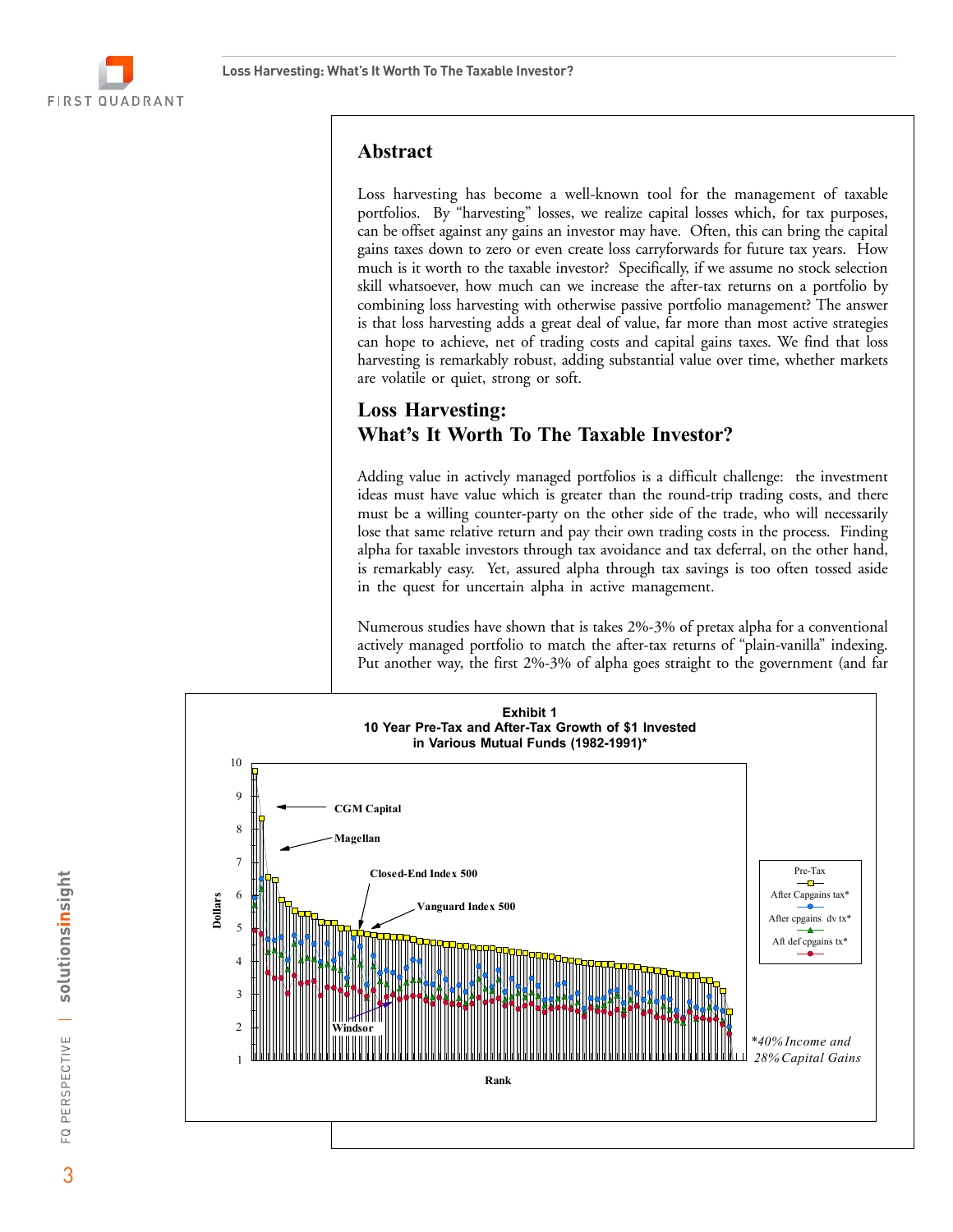*g f*

more than that during a bull market!). Few managers can add that much value reliably over the very long run. Less well-known is the fact that tax-advantaged investing can consistently add roughly another 60 basis points of after-tax alpha per annum, over and above index fund results, without any stock selection skill whatsoever!

We've seen tangible evidence of this in the mutual fund arena. Jeffrey and Arnott wrote an article in the Journal of Portfolio Management in 1992, in which the graph in Exhibit 1 appeared. It shows the ten-year pre-tax and after-tax growth of one dollar invested in various mutual funds. You can see the Vanguard Index fund beats about three-fourths of all mutual funds, but what's interesting is that the after-tax return beats better than 90% of the 71 mutual funds in the study. Worse, only two funds beat the index funds by any meaningful margin during this decade. Identifying just two out of 71 funds in advance would be a neat trick. The average margin of gain for the six winners is a slender 90 basis points. The 65 that lost value relative to the index, underperformed by a lofty 310 basis points per annum, for a decade. Results for longer spans are even more compelling, as we can see in Exhibit 2 (drawn from Arnott, Berkin and Ye, Journal of Portfolio Management, 2000).



Basically, to succeed in taxable investing, an investor must avoid taxes that can be avoided, defer taxes that can be deferred, add value in areas where they have skill, avoid trading in areas where they lack skill, and avoid errors in each of these decisions. Surely, this is a daunting challenge, no? Actually, it is not as difficult as it sounds.

To succeed in taxable investing, the central paradigm of active management needs to be reversed. Instead of incurring quantifiable and significant tax costs in the quest for uncertain gains (which all-too-often turn out to be losses), the successful taxadvantaged strategy places taxes first (see Stein and Narasimhan, 1999; Arnott,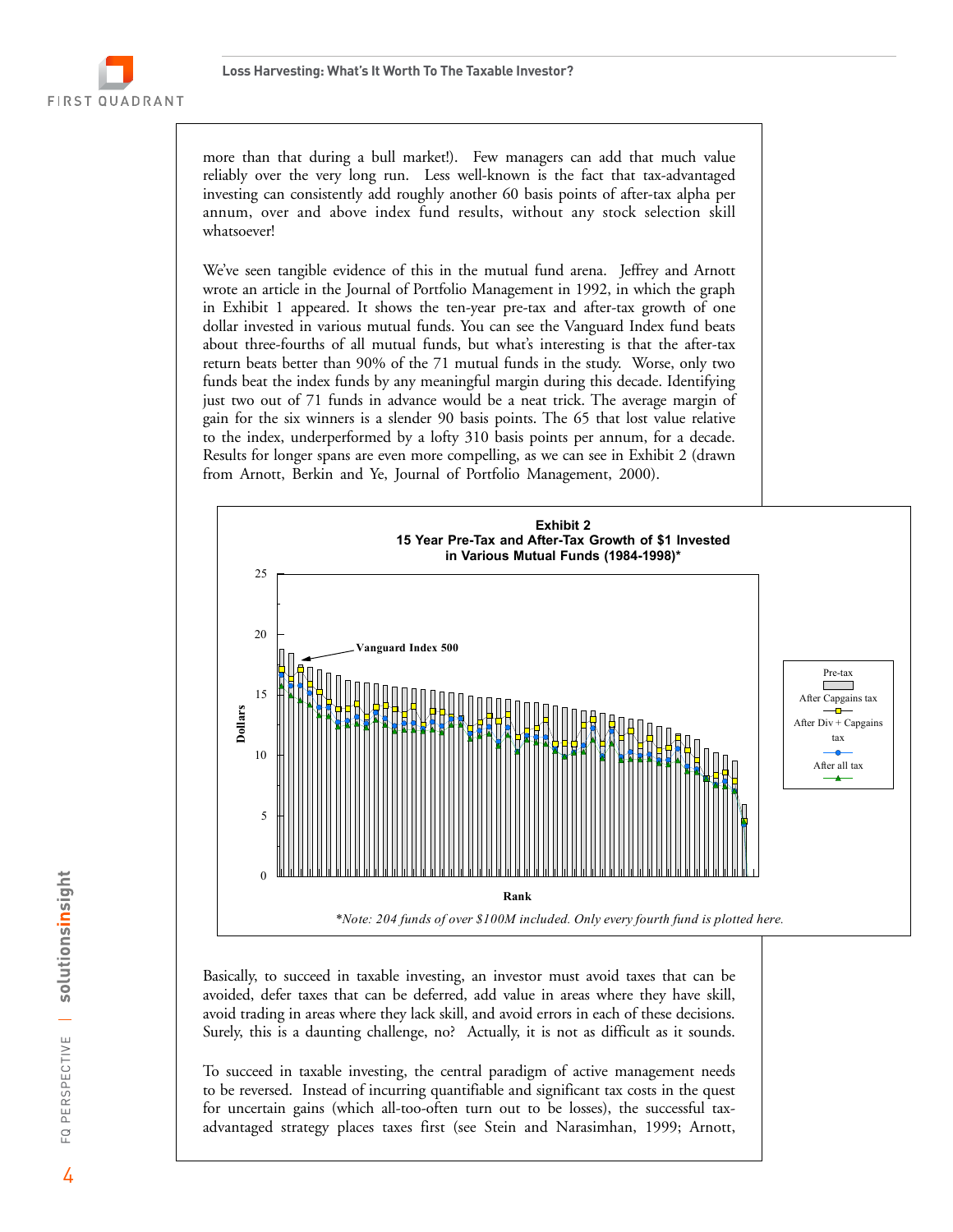

Berkin and Ye, Journal of Investing, 2000). Losses are harvested, triggering reductions in the customer's tax bill, hence delivering a reliable and measurable "tax alpha" for the client's after-tax returns. The quest for pretax alpha, through effective stock selection, is, for the most part, limited to the reinvestment of proceeds from the harvesting of losses. The tax savings are actually tax deferrals: the taxes must eventually be paid. But, if we are, in effect, owing future moneys to the government, at least we are not incurring interest charges for the continued use of this money. For this reason, tax deferral strategies are sometimes characterized as an "interest-free loan from the government."

The only "hook" on this "free loan" from the government is that it must remain invested in the same asset in which the gain accumulated. Suppose a stock has doubled in price. 50% of the asset is now an accumulated capital gain. In a 40% bracket, this means that 20% of the total value of the asset is "on loan" at zero interest from the government. If the long-term return for retaining that asset is at least 80% of the market return available on reinvestment, the taxable investor is ahead of the game by retaining that stock. Of course, while individual assets may perform better or worse than the market, it would be difficult to make the case that a portfolio of the "kept winners" would perform so drastically worse than the reinvestment alternatives as to justify trading them. The obvious exception would be if individual stocks become such a large part of the portfolio as to disrupt the diversification.

The relationship between turnover and holding period is an inverse relationship. When you have 50% turnover, your average holding period is two years. At 50% turnover, the first year's gain is still in your portfolio, tax-deferred, for one additional year. If you have gained 10%, and therefore owe 4% in tax, you have been "loaned" 4% by the government for one additional year, interest-free; this is a benefit worth whatever the investor can earn on that 4% in the second year, presumably a few tens of basis points. Nice, but not worth deferring the sale of an overpriced stock. At 33% turnover, the average stock is now held for two additional years. Taxes on that first year's gain of 10% are deferred for an additional year, plus taxes on the second year's return also are deferred, both earning another year's return. When you get to 10% turnover, your average holding period is ten years. At 5% turnover, you have a 20 years average holding period, and so forth. Stated in this fashion, it's quite obvious that the average holding period and the benefit of tax-deferred gains does not increase materially until you get to very low levels of turnover. A ten- or twenty-year interest-free loan is obviously very interesting, and should cause pause in selling any but the most vulnerable issues that are held at a profit.

#### **Good Turnover and Bad Turnover**

The issue of efficient taxable management is not as simple as turnover and holding periods, however. In effect, there is both "good turnover" and "bad turnover." Good turnover, from a taxable investor's perspective, is turnover which reduces the year-end tax burden by realizing a capital loss. Most typically, the best is a transaction that realizes a short-term capital loss, although long-term capital losses are also helpful. This is because a realized loss triggers a tax savings, which delivers a near-term reduction in taxes. If that reduction in taxes is viewed as an indirect form of "alpha," it means that it is remarkably easy to deliver a "tax alpha" to the portfolio. These tax savings can indeed be reinvested into the portfolio, further expanding the taxable investor's portfolio wealth. Turnover which generates tax savings is generally referred to as "loss harvesting."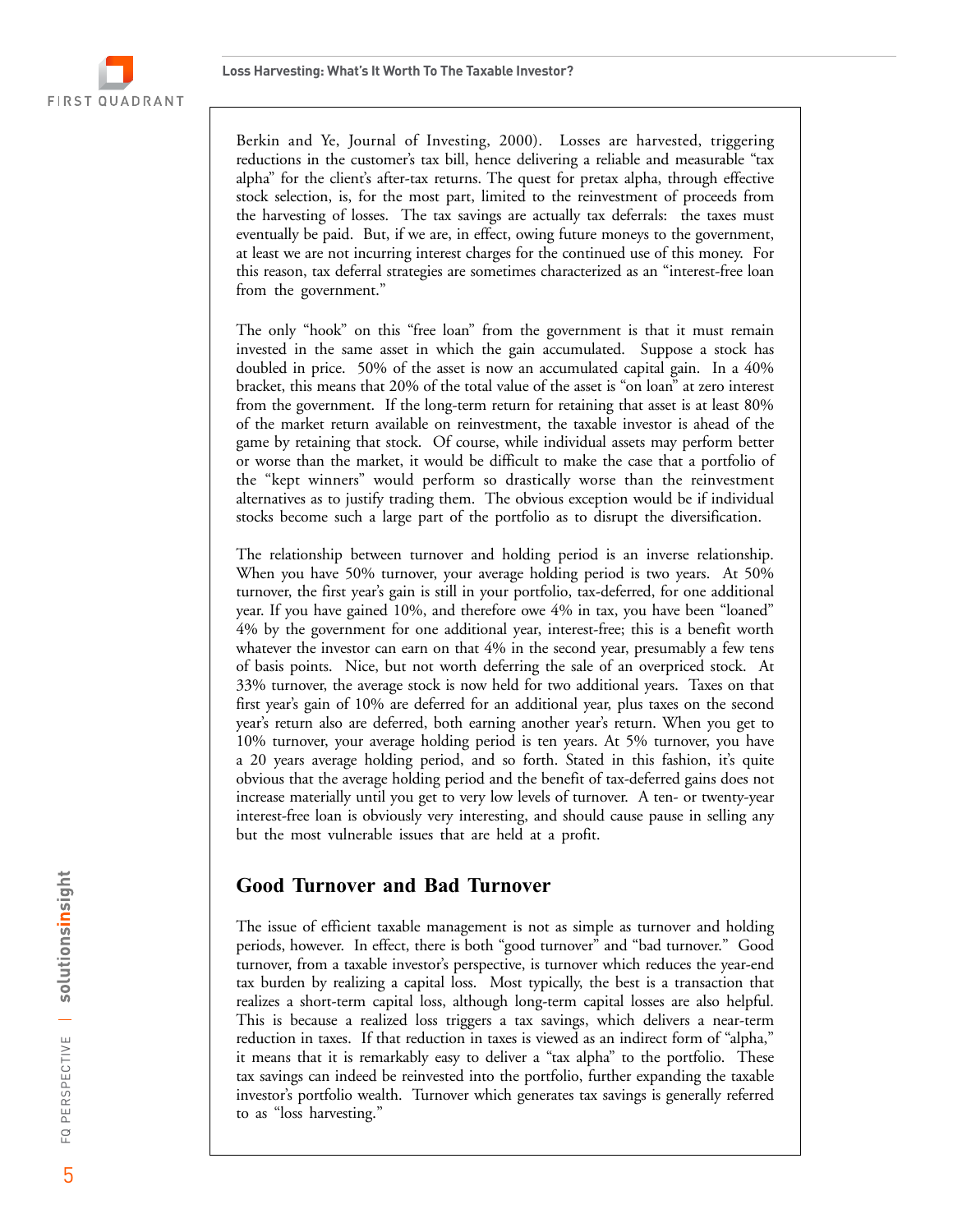"Bad turnover" is trading which realizes a capital gain, especially a short-term capital gain, thereby triggering an increased year-end tax bill. Unless the relative success of the subsequent investment of sales proceeds is more successful than the liquidated asset, by a margin which more than covers the tax bill, that turnover has damaged investor after-tax wealth. Because the taxes on a realized gain can often be quite large, it would require an excessive degree of stock selection skill to overcome this tax drain on after-tax returns.

# **The Nature of the Simulation**

We wanted to gauge how much benefit one could derive from simple loss realization, and to measure how the rewards of loss harvesting might depend on the characteristics of market returns in the years ahead. The easiest way to do this is with a stochastic "Monte Carlo" simulation. Since the tax impact of trading is really the only aspect of active management that we can measure with any precision, the simulation focuses on a zero-skill investor, with no ability to discern which stocks were likely to perform well or badly. However, this zero-skill investor has a great deal of skill in loss harvesting.

Since the tax impact of trading can be measured with precision and can be managed, we can use it to deliver a reliable "tax alpha". The way we can do this is by harvesting the losses, reducing the investor's taxes, and reinvesting these tax savings into the portfolio. This is not a far-fetched assumption. Tax savings are a near-immediate cash flow benefit. Whether we are dealing with corporate quarterly tax estimates or an individual investor's quarterly tax estimates, one can garner the benefit of tax savings from loss harvesting almost immediately.

We simulate the returns for 500 assets (in effect, a simulated S&P 500), generating a random 25-year life history for each asset. For each month, we assume 0.12% average dividend yield plus 0.54% average market gain, plus or minus a randomized normal 4.3% volatility for the market. Effectively, this gives us an annual yield of 1.44%, roughly matching current levels, plus a 6.48% annual price return, for a 7.92% total return, plus or minus a normal 15% average annual market volatility. For each individual stock, we assumed that the return for each month is the market return, plus or minus a random-normal 9% stock-specific volatility, equivalent to about 31% annualized stock-specific risk, which again is fairly typical. We repeat this exercise for 500 simulations of 300 months on 500 assets. Furthermore, with reinvestment of dividends and loss-harvesting, this quickly involves as many as hundreds of individual tax lots for each of the 500 assets in each of the simulations. In short, the simulation involves approximately ten billion simulated returns on individual tax lot holdings for each simulation  $run<sup>1</sup>$ .

It is also important to note that the composition of any index will change over time. This can often occur as a consequence of corporate actions. Companies go bankrupt, are taken over, or merge. It may also be a consequence of decisions made by the managers of the index itself. Standard & Poor's will sometimes make conscious decisions to delete smaller or less important companies in order to make room for new large-capitalization and bellwether companies. The same happens on an even larger scale in the Russell indexes, where the composition changes annually as a consequence of market capitalization. This means that dozens and even hundreds of companies may be added to or deleted from one of the Russell indexes every single

1 Ten years ago, this simulation would have required a supercomputer. Today, it requires an ordinary Sun workstation and about one weekend per simulation.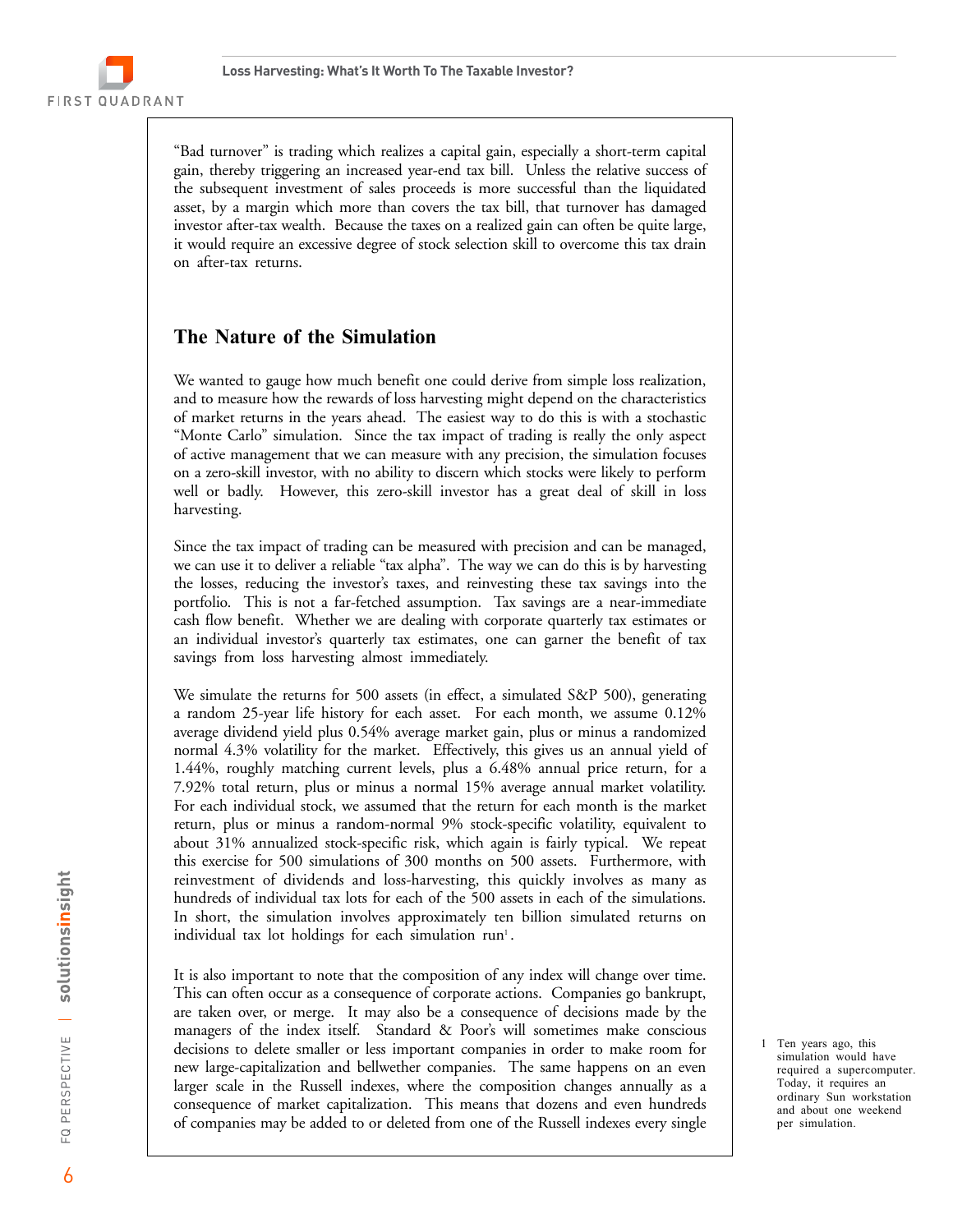*Q*



year, solely because of the price movement and capitalization level changes relative to one another. In our simulation, we examine the impact of corporate actions. We make the base case assumption that one company disappears from the index every month, corresponding to an average of 2.4% annualized turnover in index composition.

Lastly, we assume the 35% tax rate as our base case. Some investors (most of the readers of this journal, for instance) pay as much as 50% marginal tax in combined federal, state and local taxes.<sup>2</sup> Other taxable investors (qualified Nuclear Decommissioning Trust portfolios and some classes of insurers) pay as little as 20%. The 35% assumption is "not too far wrong" for both extremes. Suffice it to say that the 50% taxpayer should care more about taxes than we suggest, and the 20% taxpayer should care somewhat less, as we verify later.

In each simulation, we have two portfolios: one is simple buy-and-hold and the other is tax-advantaged. In the tax-advantaged portfolio, we sweep through the portfolio each month, find all assets that have losses, sell those, and then buy them back immediately. For simplicity we ignore the "wash rule"; we have done simulations that include the wash rule as well, but differences are marginal. Once every quarter, we take any tax obligations from taxable gains out of the portfolio and reinvest any tax savings from loss harvesting back into the portfolio. Because the tax savings are a "cash flow event," money must be paid out for tax obligations and money is available from tax savings.

By carrying out 300 Monte Carlo simulations, we cover scenarios ranging from the Great Depression years (and far worse!) to the spectacular 50-fold cumulative total returns from stocks over the last 25 years (and far better!). In other words, the entire spectrum of likely market outcomes is covered in these simulations. Exhibit 3 illustrates just one simulation drawn from the hundreds that went into this study. What we can see is the performance of a passive index fund in a randomly selected simulation, and the performance of the same assets under the loss harvesting rules detailed above. The loss harvesting portfolio, by reinvesting the associated tax savings, shows steady growth relative to the passive indexed portfolio.

# **"Tax Alpha" in Loss Harvesting Strategy**

Exhibit 4 shows the cumulative value-added for our base case set of assumptions. For each simulation, in each month, we compute the ratio of portfolio value for the loss harvesting portfolio, relative to the buy-and-hold portfolio. For each month, we find the median ratio, the  $25<sup>th</sup>$  percentile and the  $75<sup>th</sup>$  percentile, out of the  $300$ simulations. So, this exhibit shows how much value is added from a simple loss harvesting program, due to reinvestment of tax savings.

A great deal of loss harvesting is possible in the first few years, and the earnings on the associated tax savings leads to an immediate and dramatic increase in relative portfolio value. After the first five years or so the pace of gain added begins to diminish rather sharply. Yet, even after 25 years, the "tax alpha" is still adding about 0.5% per annum to portfolio wealth, an alpha that most active managers can't add reliably pretax, let alone after-tax. After 25 years, the cumulative gain from loss harvesting is roughly 27%. This graph also shows the  $25<sup>th</sup>$  percentile outcome and the  $75<sup>th</sup>$  percentile outcome, which basically represents the range of tax savings in different market conditions.

include Medicare tax, which is uncapped at 2.9% (1.45% for employee *and* for employer). State taxes in most states are 7%-10%; even after considering the deductibility against federal taxes, the effective incremental tax from states is 4%-6%. While it does not affect the most highly compensated individuals, Social Security tax and employer matching adds an effective 14.2% (7.65% is paid by you and another 7.65% of your income is never seen by you, but is paid directly to the government: 15.3% tax over 107.65% "true" income equals 14.2%). Then, deductions are phased out in federal taxes and most state tax plans as an additional "hidden" tax. For the federal taxes, the loss of deductions at a rate of \$3 for every \$100 of reported income translates into an additional 1.2% tax. The same arithmetic on state phase-outs in most states adds about another 0.4%. All of this pushes the top marginal tax bracket to approximately 50%-54%, depending on the state of residence.

2 In fact, the top U.S. tax bracket is north of 50%, a fact which is not widely recognized. The top tax bracket of 39.6% does not

 $\equiv$ 

PERSPECTIVE

 $\overline{E}$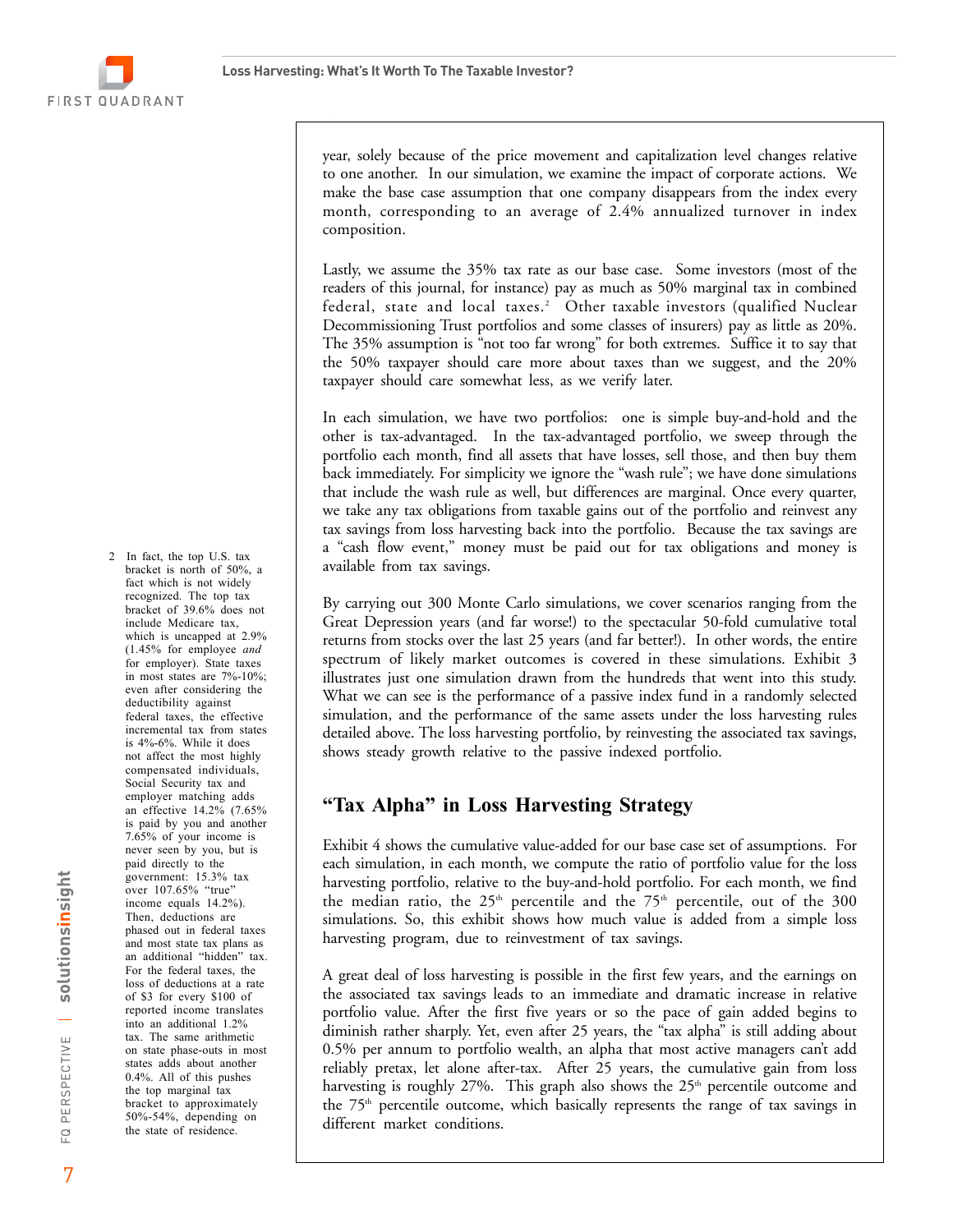





FQ PERSPECTIVE | solutionsinsight CO FQ PERSPECTIVE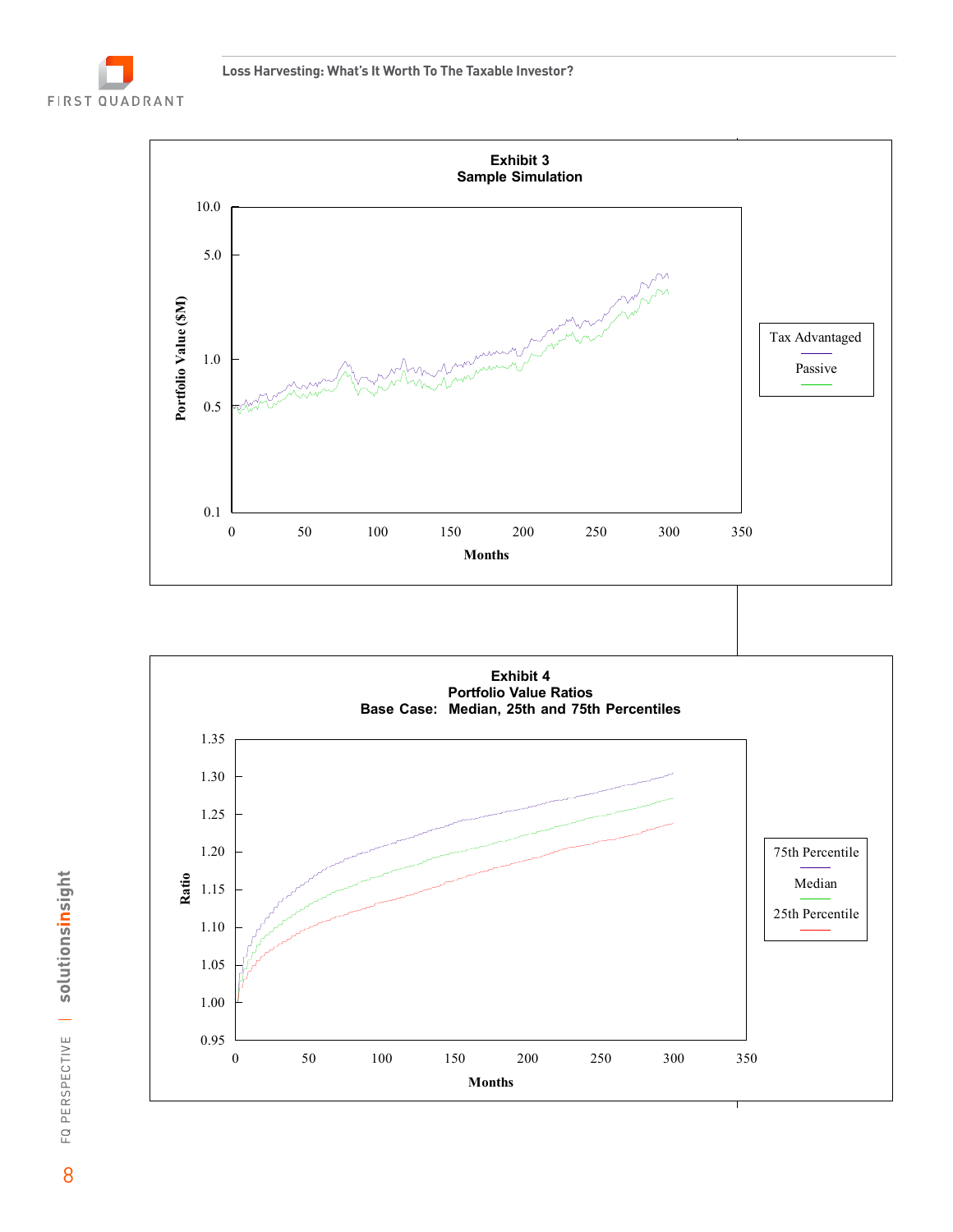Exhibit 5 shows the month by month annualized "alpha" associated with a loss harvesting strategy. This graph tells a similar story to what we saw in Exhibit 4. The typical alpha in the first year of a loss harvesting program can be as large as 7%, for a portfolio that is funded initially with cash. However, it quickly falls off, falling below 2% per annum before three years is finished and below 1% per annum before five years is finished. Even so, the early alpha sets the stage for a long-term accumulation of value-added from tax-loss harvesting.



#### **What About Those Deferred Taxes?**

There's a problem, however. If we harvest losses, we are cutting the cost basis of the holdings in the portfolio every opportunity we have, while the market typically is growing. What about the deferred tax obligation? Isn't it much higher in the taxadvantaged program than in the benchmark? Absolutely. This should not be verlooked, because the deferred tax eventually needs to be paid unless one takes advantage of the step-up in cost basis on death. Accordingly, Exhibit 6 shows precisely the same numbers as Exhibit 4, but subtracts the deferred tax obligation for each month in the simulation, showing the relative after-tax liquidation value of the portfolios.

For each month we ask the question, "What is the relative value of the loss harvesting strategy, net of any deferred tax obligation, relative to the buy-and-hold strategy, net of its deferred tax obligation, if both portfolios were liquidated today?" Here, we find a much more moderate early benefit from tax loss harvesting, but it quickly compounds and builds over time. Why is this? Because an interest-free loan for 20 years is worth far more than an interest-free loan for five years, which is worth more than an interest-free loan for a single year. If we view each loss harvesting opportunity as an opportunity to take out an interest-free loan, most of these loans are taken out in the early years (Years 1-5), thereby accumulating more benefit after 20 years than after just five.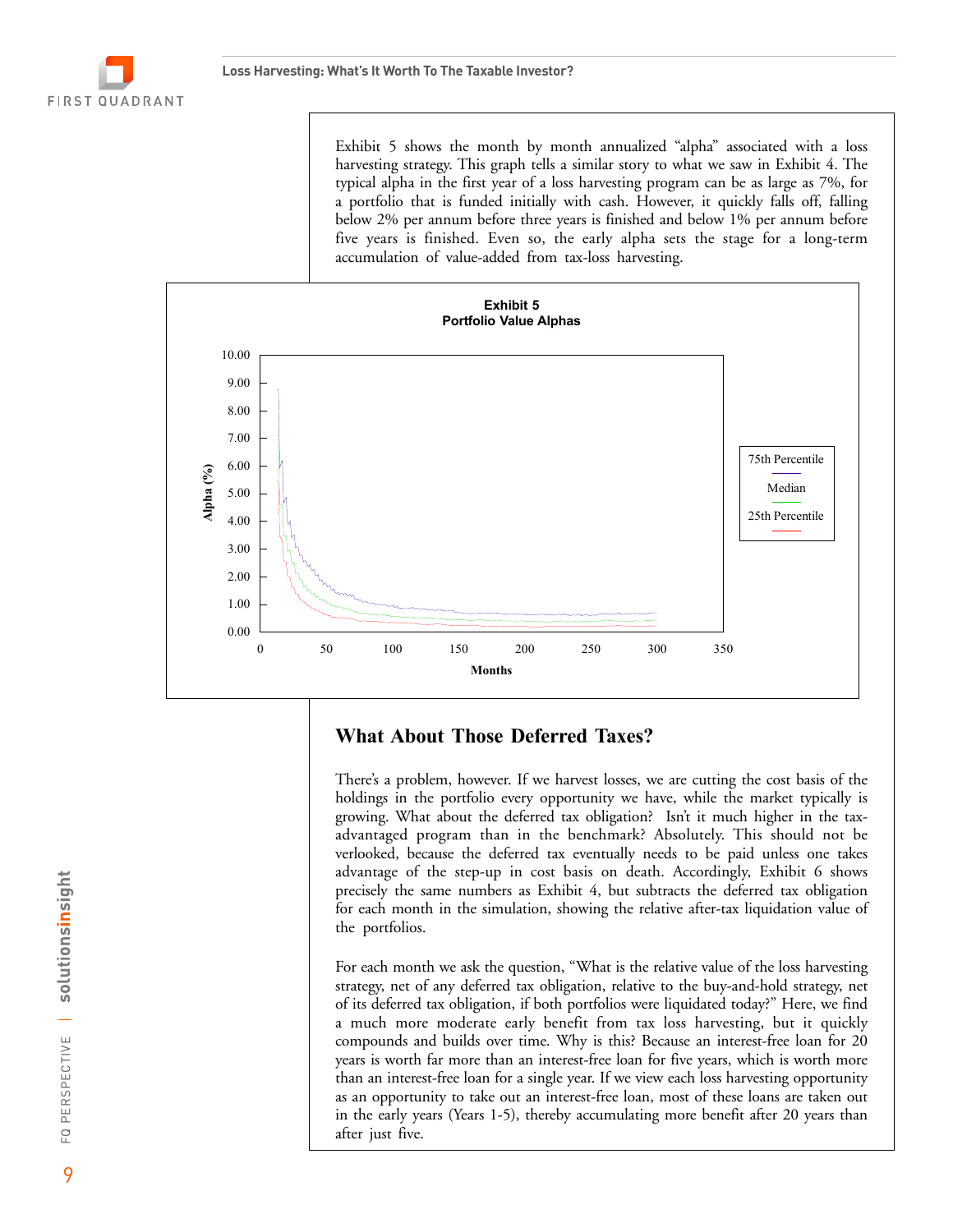



Exhibit 7 shows the annualized alphas net of all liquidation taxes, based on the ratio of the liquidation value of the tax-advantaged portfolio, as compared with the liquidation value for the buy-and-hold benchmark. Because the  $25<sup>th</sup>$  percentile line is mostly negative, we can see that there will actually be a slight negative liquidation value alpha in just over 25% of the portfolio in any given month. This short-term drop occurs when the market falls, since the money saved by loss harvesting is invested back in the market. That said, since the market tends to go up in the long run, we note that over the full 25-year period even the  $25<sup>th</sup>$  percentile outcome is well ahead of the benchmark, as seen in Exhibit 6.

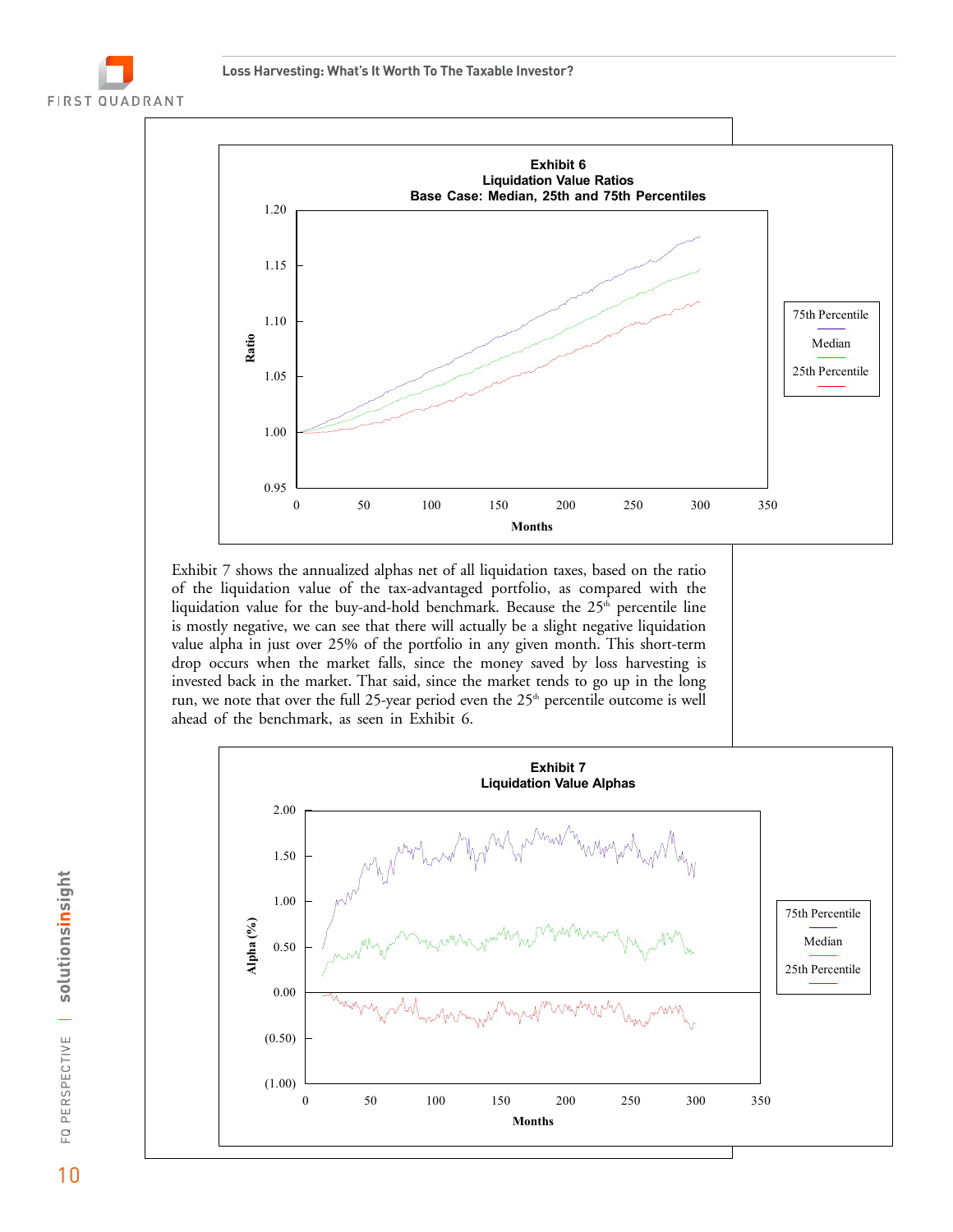The median first-year alpha in Exhibit 7 is slight. Why is this? This is because with loss harvesting, we realize the loss; lowering the immediate tax obligation of the investor, but also lowering our cost basis by a near-identical amount. So, the benefit of a lower immediate tax bill is almost exactly offset by a higher tax bill owed upon liquidation. If we then subtract the liquidation tax to calculate the alpha, net of liquidation taxes, of course the alpha net of liquidation taxes is near-zero. However, the accumulation of returns earned on those immediate tax savings accumulates powerfully over time, still adding over 50 basis points per annum even after 25 years.

# **Loss Harvesting Turnover**

What about turnover? Turnover in a loss harvesting strategy is high at first, averaging 50%, since we find that almost half the stocks in the starting portfolio fall. As those assets fall and the loss is harvested, the proceeds are reinvested in new assets, almost half of which fall, and so forth. There are two implications to this pattern. The first is that an assiduous effort to harvest losses is highly rewarding. The so-called taxsensitive investment manager, who only engages in loss harvesting once a year at the end of a fiscal year, has probably seen numerous loss harvesting opportunities appear and disappear during the course of a year. The second implication is a "virtuous cycle" in any sort of assiduous effort to harvest losses whenever they occur and whenever the tax alpha is large enough to justify the round-trip trading costs for the



investor. The more careful we are about pouncing on any meaningful loss harvesting opportunity, the longer the loss harvesting opportunities linger into the future, due to the new loss harvesting opportunities created from the reinvestment of loss harvesting proceeds. This shows up in Exhibit 8 which shows substantial annualized turnover for the first year of a loss harvesting program, diminishing sharply over the next five years, and then, remarkably, stabilizing over the next 20 years at a level which is higher than the level explained by corporate actions.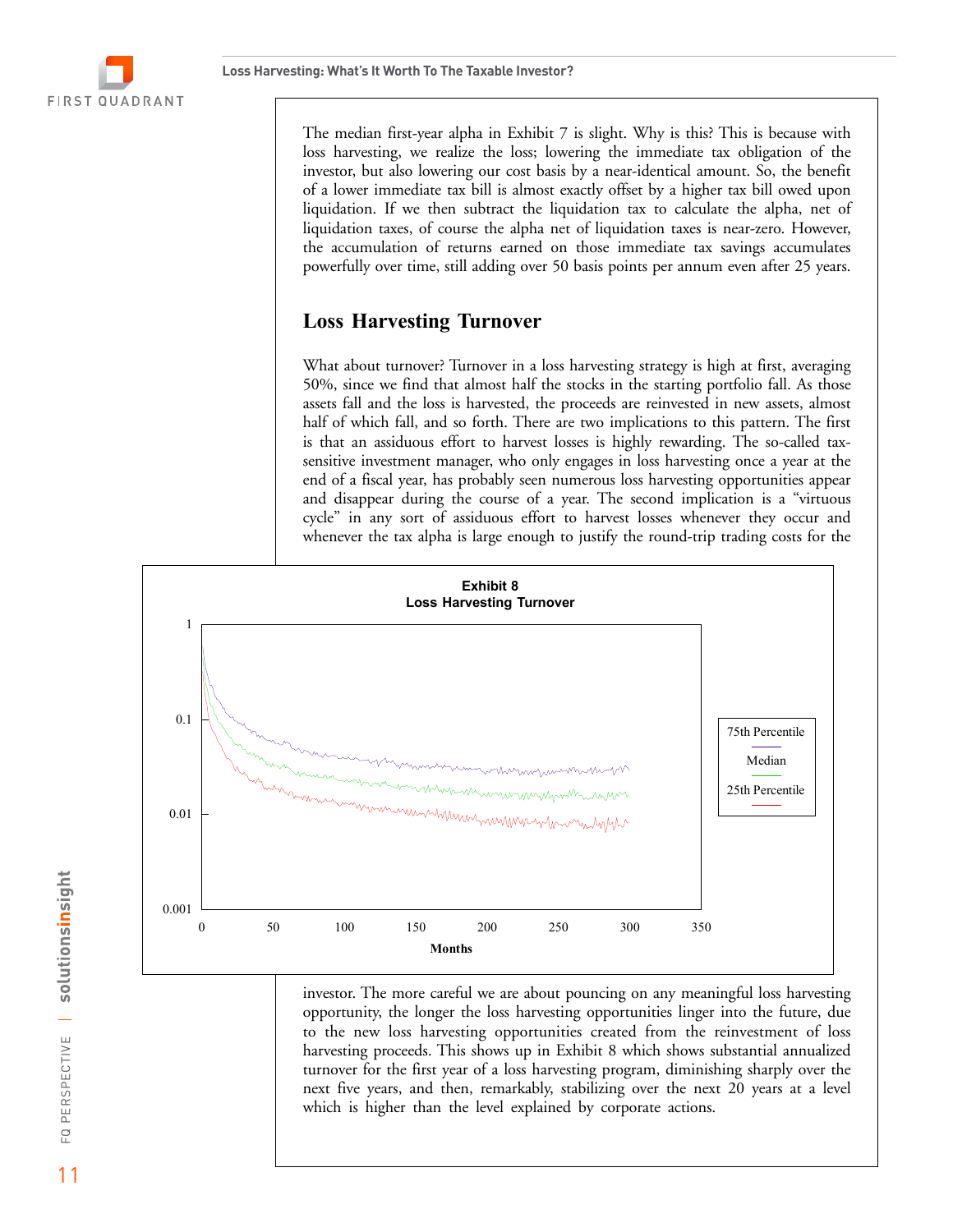# **Tax Rates**

FIRST QUADRANT

Finally, we test the impact of marginal tax rates in Exhibit 9. It is not surprising that the tax advantages associated with loss harvesting are roughly linearly related to tax rates. The 25-year benefit of simple loss harvesting yields 14% more wealth for an investor in a 35% tax bracket than simple passive investing, an impressive gain. For the investor in a 50% marginal tax bracket (see our earlier footnote for a demonstration that 50% tax brackets in the US are routine for those in the top



income brackets), this marginal improvement in wealth leaps to 20% in 25 years. Keep in mind that this translates into an 80 basis point annualized benefit. But, to achieve that 80 basis point benefit with conventional active investing one would have to earn a 160 basis point alpha, with no capital gains taxes on those trades, which most observers of active investing would consider nearly impossible. Even for the investor in a modest 20% tax bracket (some categories of insurers and Nuclear Decommissioning Trusts), the marginal benefit of loss harvesting is still a lofty 800 basis points in just 25 years. Keep in mind that this is relative to a plain-vanilla passive portfolio, which in turn sharply exceeds the after-tax returns of the vast majority of active managers.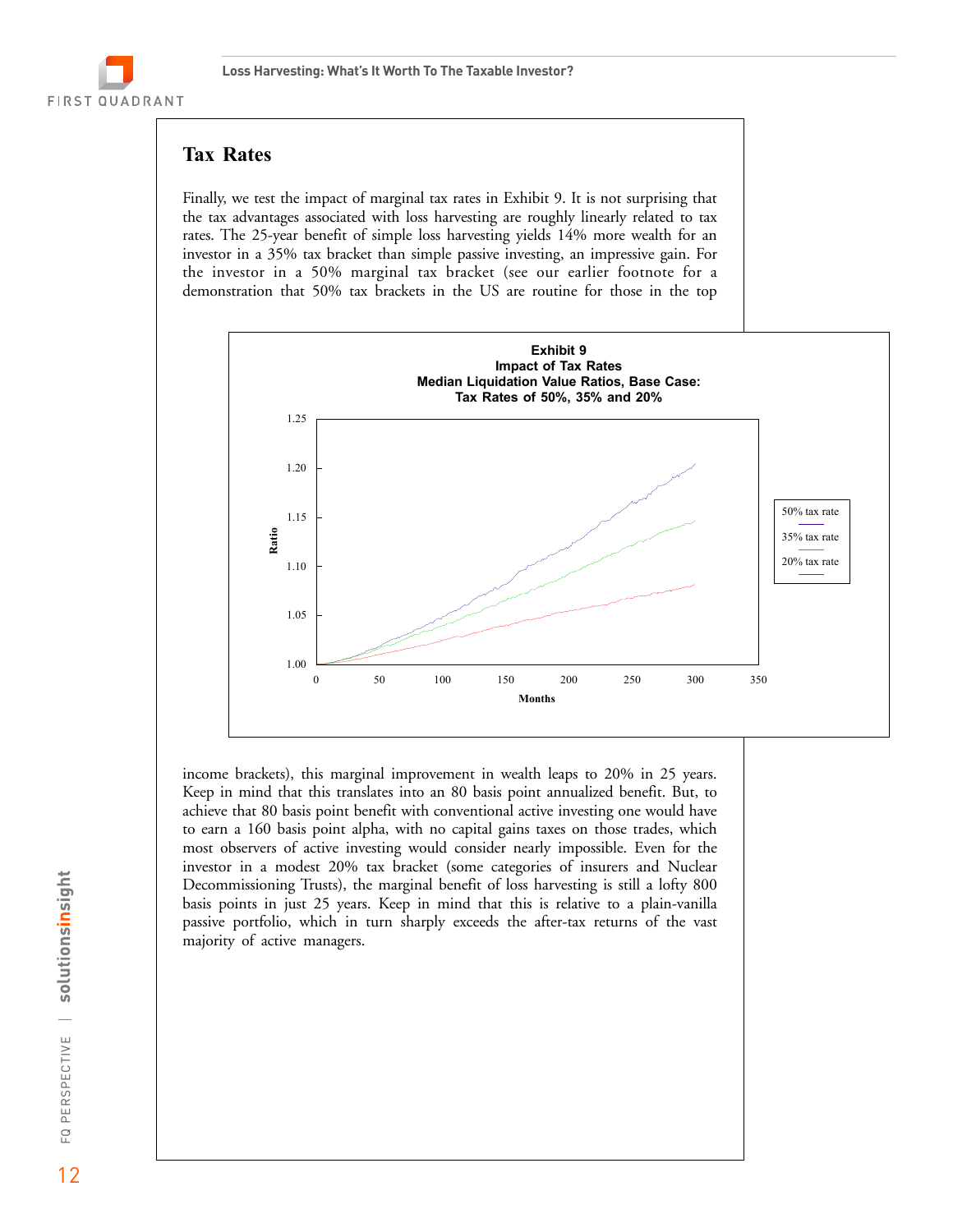

# **Conclusion**

We have simulated returns for 500 assets over 25 years to examine the benefits of loss harvesting for taxable portfolios, and found a huge advantage over the passive case. By rigorously realizing losses, the median portfolio would add about 27% compared to a pure buy and hold strategy in typical market conditions. Even after liquidation, net of all deferred taxes, this advantage is still an impressive 14%. We have also stress tested these results under a variety of assumptions about the market, and while the final numbers change, the general conclusion is robust. In every case, loss harvesting adds significant value.

There is nothing "magical" about this value added; we are not attempting to exploit any market inefficiencies. We are merely taking advantage of the U.S. tax code, by realizing losses when available which can then be offset against gains from both inside and outside the portfolio. In this sense, loss harvesting acts as an interest free loan from the government, and when compounded over 25 years, that is a powerful advantage.

#### *In conclusion, how do we cut portfolio taxes? First, a roster of don'ts:*

- $\bullet$  Don't sell any existing portfolio just to buy an index fund. Sometimes people will ask, "Should we just liquidate what we have and turn it over to a taxadvantaged manager?" The answer is, "Absolutely not." It triggers the very taxes you want to avoid.
- $\bullet$  Don't handle manager transitions in a conventional fashion. Transitions, when you fire Manager A and hire Manager B, should be handled in as taxsensitive a fashion as portfolio management itself.
- $\bullet$  Don't allow equity sales at a profit unless (1) there is an offsetting loss that can save you from being hit with a large tax bill, or (2) the valuation basis for trade is exceptionally strong.
- $\bullet$  Don't engage in active management without regard to tax consequences. This is an easy way to achieve a modest alpha which may or may not be positive, less a massive tax haircut on your long-term accumulation of wealth.

#### *There's also a list of do's:*

 $\bullet$  Do harvest losses. What Exhibits #4 and #6 show is just the "tax alpha" from harvesting of losses. That tax alpha from harvesting of losses is material. Over a 25-year span, assuming modest 8% returns on stocks, we earn an average of almost 1400 basis points of cumulative alpha just from harvesting the losses. And that's net of all of the taxes that you would face at the end of the period for liquidating the portfolio. It's a very important source of after-tax alpha, and it's a reliable, predictable source of after-tax alpha.